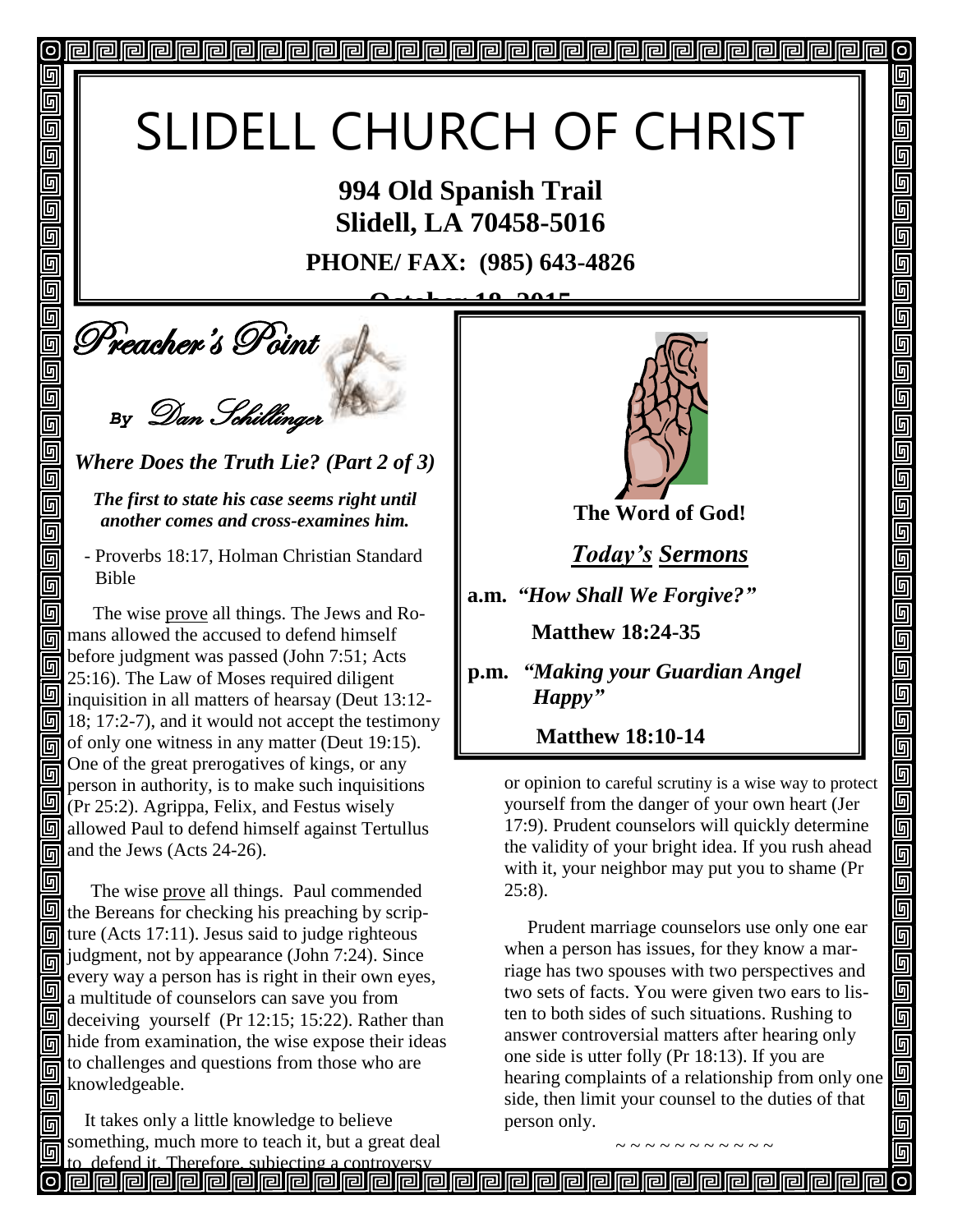$\boldsymbol{\mathsf{[o]}}$  $\boldsymbol{\mathsf{[o]}}$ 

## Welcome Visitors!

**We are pleased to have the opportunity to welcome you to our service. We think you will find our congregation family to be one that enthusiastically embraces newcomers and warmly welcomes them into our fellowship. We hope you feel right at home as you join us in worship, praise and thanksgiving.**

Upcoming Sermon Series

Within a few weeks the elders are planning to begin a Sunday morning sermon series on discerning God's will as it pertains to matters of marriage, divorce and remarriage. Dan will present the first lesson but the elders will preach most of the remaining sermons.

Special Contribution Today for Disaster Relief in South Carolina

In addition to our regular contribution, the elders have asked that our members would also lay aside today whatever one's heart indicates for a special contribution towards disaster relief for the victims of recent flooding in South Carolina. The funds collected will be sent to the highly respected Churches of Christ Disaster Relief organization headquartered in Nashville, TN. Those brethren will then distribute relief supplies through local congregations of our brotherhood to people in the affected area ,

Fall Festival Fellowship

On the last Sunday of this month (Oct. 25) we will have a congregational potluck in our Fellowship Hall immediately

following our morning service. Please bring a dish or two if you can, but all are invited anyway! If you have any questions, see Dorsie Jones.

回

回 回

面

回

呞

回

回

回

回

<u>alai</u>

 $\blacksquare$ 

画

 $\blacksquare$ 画

回

面

<u>gie je</u>

<u>eler</u>

 $\overline{\mathsf{q}}$ 

ololo<br>Die

 $\overline{\blacksquare}$ 

回  $\overline{\mathsf{g}}$ 

<u>同同</u>

 $\blacksquare$ 

elei<br>E

<u>|o||o</u>

 $\blacksquare$ 

回

## "*REMEMBER IN PRAYER &* " *ENCOURAGE"*

With Visits, Calls, & Cards

 **Patricia Fowler** (sister of Reneitha Dean) passed away last month battling stage-four lung cancer. She was a member at the West Looxahoma church of Christ in Senatobia, MS.

 **Larry Covington** (co-worker of Dorsie's) hospitalized in an ICU in Jackson, MS with breathing difficulties and low oxygen. .

 **Roger Whitley** (in-law of the Moragnes) suffering from emphysema in North Carolina..

 **Angel Mangus** (of Houston, TX, niece of Carl Mangus) - afflicted with inoperable stage 4 brain cancer.

 **Jase Roig** (premature infant son of Colton Roig) - gaining weight and showing some signs of good development, though he is still afflicted with an arachnoid cyst in his brain, and cardiac openings that have not yet healed.

 **Marie Peterson**- recovering at home form recent surgery.

 **Tod Grabert -** recovering at home in Lafourche Parish from serious back surgery last week.

 **Walter Acker, Jr.** ("Butch") – suffering chest pains and has been recently been hospitalized .

 **Kathy Mathern** (Bridget Carter's mother) – recovering well in Metairie following recent knee surgery.

 **Dwight Jones** – expected to return to work very soon following his recent successful prostate surgery removal surgery. .

 **Ronald Molina** (Gerald's brother, in E. Tennessee) - diagnosed with prostate cancer.

**Peopopopopopopopopopopopopopopop** 

回

回

回

回  $\overline{\overline{\mathbb{G}}}$ 

回

靣

靣

靣

靣

回 同

回 回

回

回

回

回 回

回 回

回回

回

回 画

回 回

同

同 回

回

回 回

回 回 回

回 同

同 回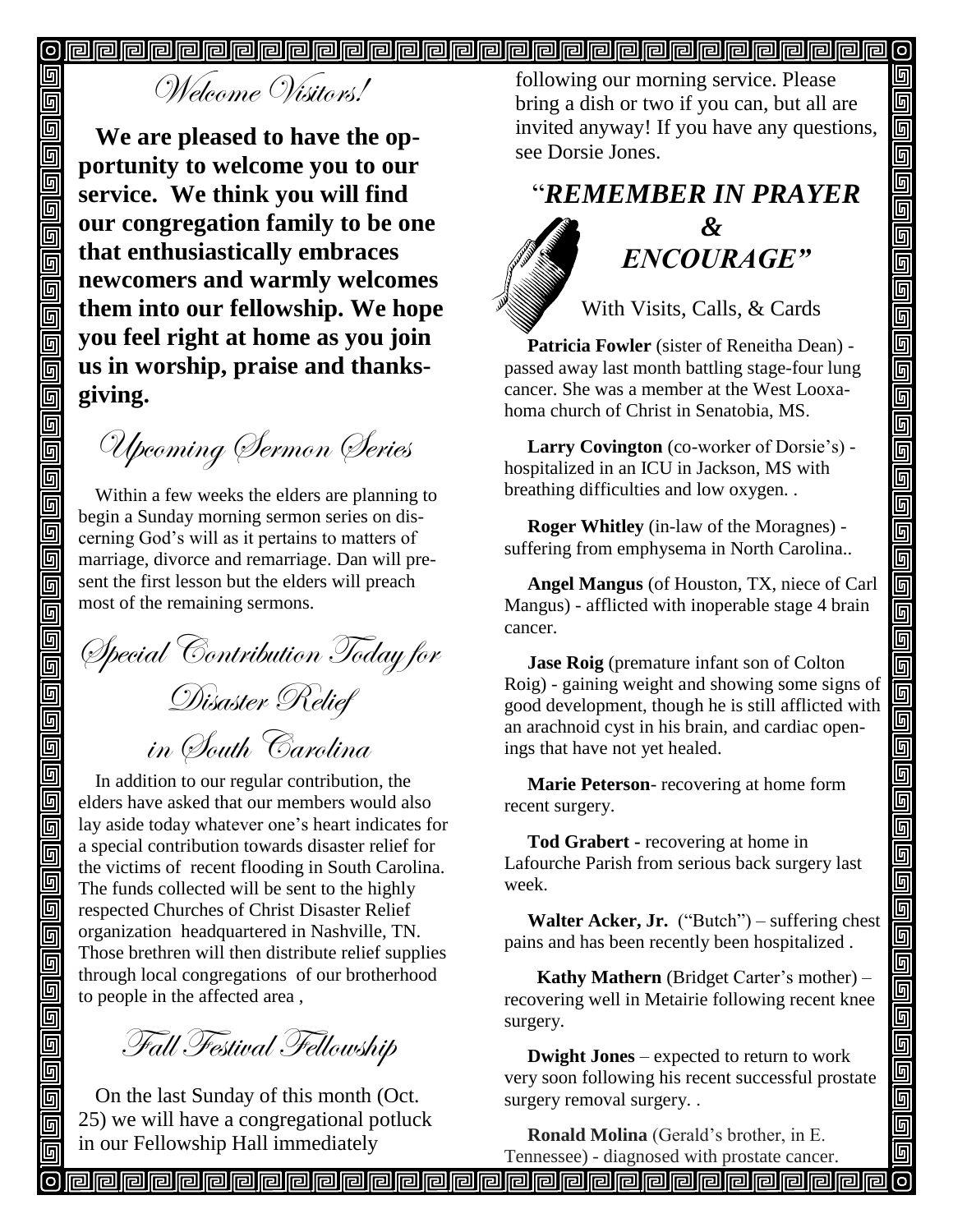#### $\left[ \circ \right]$

同 **Mildred Tymkiw** - continuing her recovery at **her daughter's home here in Slidell from compli-**<br>her daughter's home here in Slidell from complications following her recent heart-valve surgery. Her doctors think she has a prolonged period  $\overline{\text{m}}$  ahead of her before attaining full recovery.

同  **Jerry Kimbrough** (former member here, now **同** at the church of Christ at S. Baton Rouge) - diagnosed with cancer in his eye, and will be undergoing chemotherapy soon. 同 Î

 **Shirley Ervin** - thanksgiving that she is healing following recent neck surgery and is striving 同 now to return to normal activity levels.

回

同

同 同 回 回

回 回

5

回

 $\blacksquare$ 

回 回 回

 $\overline{\mathbb{G}}$ 回 画

回 同 同 回 回 回 回 回  $\overline{\mathbb{G}}$ 回 回

同 同 回

 **Stephanie Smith** (sister of Kevin Cox) - needs surgery for her right shoulder, but a calcium deficiency won't permit this now.

 **Anna Jones** (Mr. Dale's daughter) -hospitalized briefly two weeks ago for an unexplained loss of vision in one eye.

**Margaret Schillinger** - experiencing some limited relief from her recent knee-pain flare-up.

**Fairie Roig** - also has a recent flare-up of pain in her right knee.

**Zach Steele** - supposed to be currently cancerfree, but suffering from deficient white blood cell production in his bone marrow.

**Rosa Nuñez** (good friend of the Vargas family) - having serious painful health problems.

**Jessica Fowler** (Jesse and Shirley's granddaughter, a resident of Lockport, LA**)** - has some vexing problems besetting her.

**Terri Jones** - pray that she'll come to feel better through her negative phases in her Epstein-Barr disorder.

**Dale Epperley** - awaiting a new prosthesis that will relieve the pain and inflammation in his leg.

**Gerald Molina** - still seeing doctors for spinal stenosis.

**Sharon Honoré** (sister of Anita, and a member at the Crowder Blvd. church) - has advanced breast cancer.

 **Clara Leonard** - overall pain continues to subside somewhat, though her ankle bothers her now.

回 回 靣  $\overline{\blacksquare}$ 画

d<br>90

<u>ieir</u>

666

00000

İo

 $\overline{\mathbb{D}}$ 

 $\overline{\mathbb{F}}$ 

 $\overline{\blacksquare}$ 

<u>eler</u>

00000

elelelele ele

olololo

 **Bobby Leonard** - awaiting test results from his recent appointment with a kidney specialist.

 **Devon Nelson** (Roig's grandson) - George asks that we pray for him that he will stay focused on enlisting in the U.S. Army November 3.

**Pray for all who are travelling.**

**Pray for Latino evangelism in our area.**

**Pray for our elders: Courtney Cheri, Dwight Jones and Gerald Molina.**

**Pray for President Obama and all our elected officials.**

**Pray for our men and women in our armed forces, both here and abroad!**

**~ ~ ~ ~ ~ ~ ~ ~ ~ ~ ~**

#### *The Old Testament Narratives: Their Proper Use (continued)*

Adapted from Fee & Stuart, *How to Read the Bible for All Its Worth* (3rd edition)

*Principles for Interpreting Narratives*

 The following ten principles should help us to avoid obvious errors in as we seek to discover the Holy Spirit's intent in the Old Testament narratives.

- 1. An Old Testament narrative usually does not directly teach a doctrine.
- 2. An Old Testament narrative usually illustrates a doctrine or doctrines that are directly taught elsewhere.
- 3. Narratives record what *happened*, not neces sarily what *should* have happened or what ought to happen every time. Therefore, not every narrative has an individual identifiable moral of the story.
- 4. What people do in narratives is not necessarily a good example for us. Frequently, it is just the

opposite.<br><u>Profele profele profele profele profele profele profele profele profele profele pro</u>